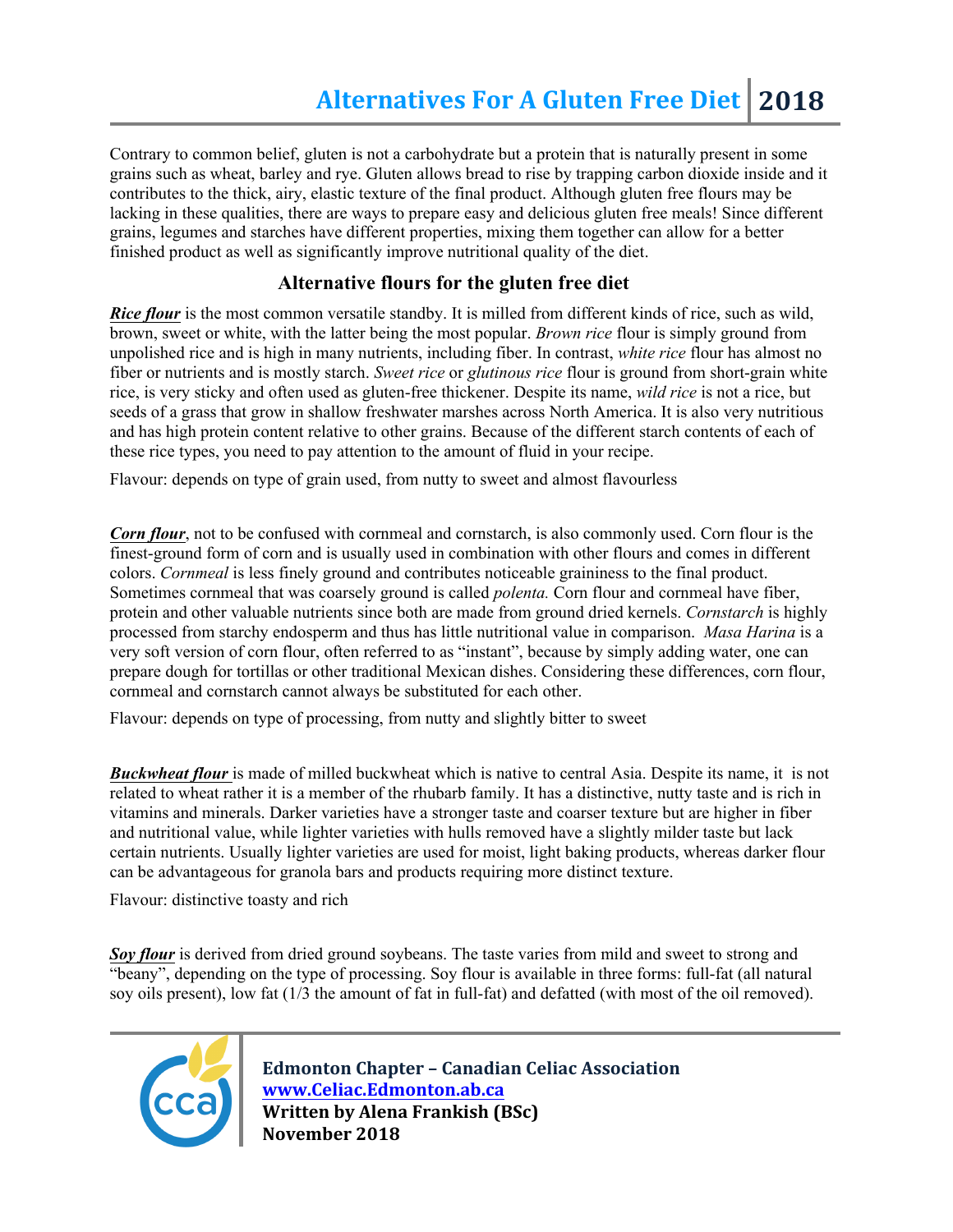Since soy flour browns fast, it is often combined with other flours during baking to add color to the final product. Soy is unique because it has complete protein whereas many other plant products must be use in combinations in order to have protein complete.

Flavour: depends on type of processing, from "beany" flavor to sweet and mild

*Millet flour* is ground from the yellow round millet seed. Unlike other grains, millet refers to a large number of different seeds that share similar characteristics. Although some popular sources advise against millet consumption because it contains goitrogens (substances that can impair the thyroid gland), the most recent scientific evidence suggests that the risk is only relevant in areas with high rates of iodine deficiency and high intake of millet, which is rare in North America.

Flavour: corn-like, sweet

*Potato flour* is a powdered form of whole cooked dehydrated potatoes and should not be confused with potato starch which is made of the starch portion of potato (not substitutable for one another). Potato flour can be white or slightly greyish with a definite potato taste. It tends to crisp faster than wheat flour and has a heavy dense texture. Added in small quantities to bread, potato flour helps to retain freshness and leaven the product. Recently sweet potato flour has also become available.

Flavour: depends on type of potato used (mild, sweet, or savory)

*Flaxseed flour* is made of ground flaxseed. Sometimes it is used interchangeably with flaxseed meal; however, the latter is coarser. Flaxseed lacks starch, so it cannot be used by itself and cannot act as a thickener. Coarser varieties can be used as binders and can successfully replace eggs in some recipes. Flaxseed flour is an excellent addition to a gluten free diet as it is full of nutrients and not only has all essential amino acids, but also fiber and some essential fatty acids, including omega-3.

Flavour: mild, nutty (more coarsely grinded flaxseed meal may taste a bit fishy)

*Quinoa flour* is milled from quinoa seeds which somewhat resemble sesame seeds in their appearance. As a whole grain flour it is high in fiber and many essential nutrients. It works best for muffins and quick breads, but it is quite versatile and can be used in a variety of recipes.

Flavour: bold and nutty, some brands may be slightly bitter

**Sorghum flour** is made of a cereal grain that originated in Africa. Sorghum is now currently grown in many countries and can be found as whole grain or pearled (with the outer coating and some germ removed). The pearled version is lower in nutrients and fiber; however, it is lighter in color, has a milder flavour and is faster to cook. Whole grain sorghum is very rich in nutrients, protein, fiber and antioxidants and is a great choice to a gluten-free diet. Although name *sorghum* is most commonly used, it can be sold under variety of other names, such as *durra* (don't confuse with durum!) or *Iowar*.

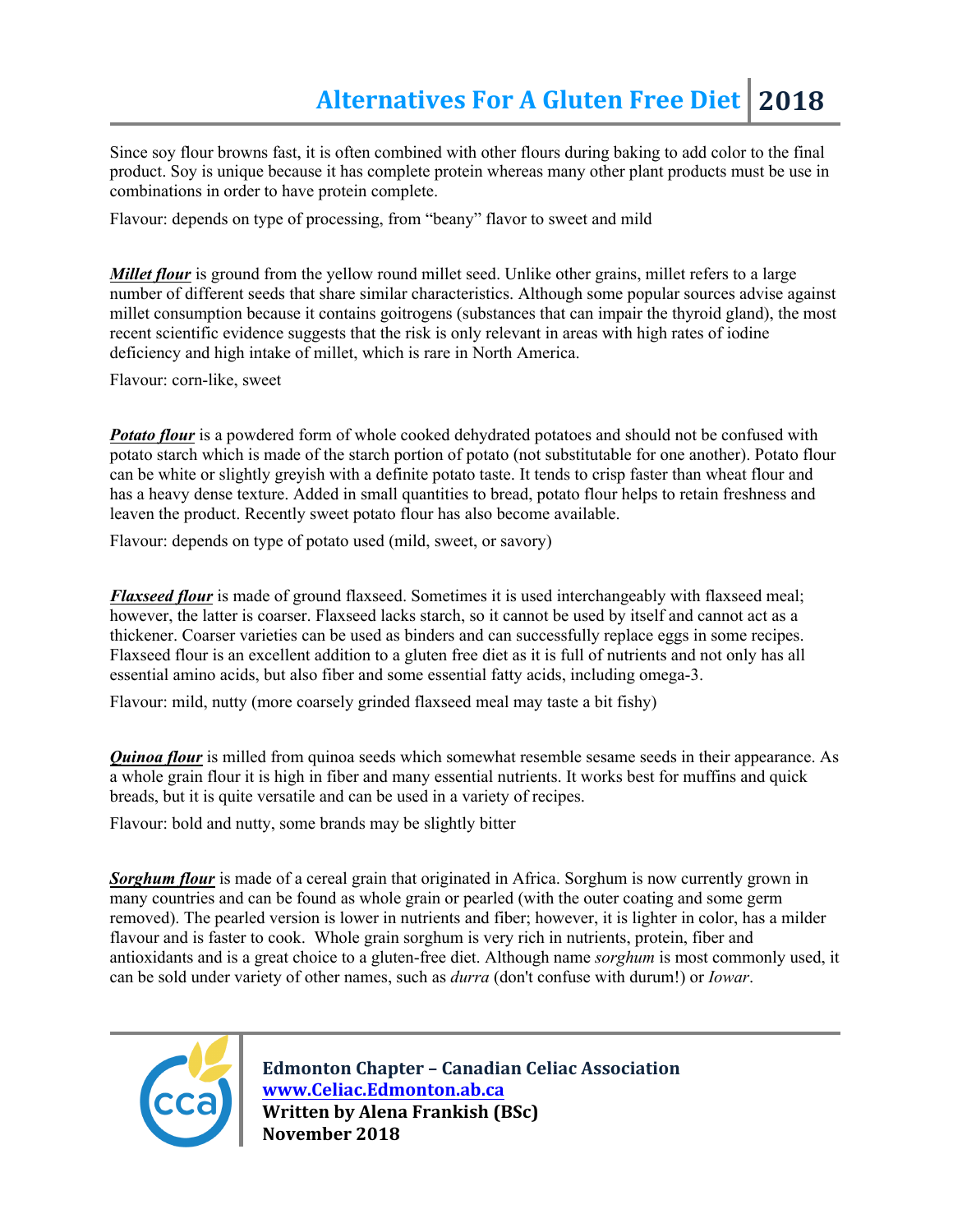Flavour: mild, almost bland, darker varieties may taste more sweet and earthier

*Legume Flours* are made of fruits or seeds of plants called *fabaceae.* Legumes are generally high in protein, fiber and resistant starch, which is beneficial for human digestion. microbiota. These flours may cause flatulence (gas) in some individuals, so a gradual increase in consumption is recommended. There are about 20 different species of legumes cultivated in various parts of the world and their nutritional value, appearance and texture will vary. Below is the list of some common legume flours, aside from soybean which was already discussed earlier.

*Lentil flour –* comes in different colors and is versatile. Green and brown varieties are unhulled and keep the shape better. Can be used as a thickening and binding agent. Flavour is mild in comparison to other legume flours.

*Pea flour* – also called peas meal, usually comes as yellow or green and can be made of whole or split peas. Characteristic flavour comes from a component related to green peppers and is overwhelming in green varieties therefore yellow pea flour is mostly used for baking.

*Bean flour –* comes in many variations such as pinto, navy, black, chickpea (garbanzo beans), fava, cranberry (Roman) and others. Garbanzo bean flour is a popular, versatile, naturally dense flour with a sticky texture when combined with liquids. Garfava flour is a blend of chickpea, fava beans and sometimes Roman beans. Bean flours have a powerful taste and some people may find certain varieties unpleasant. Some sources suggest to offset the flavour with brown sugar, spices or chocolate.

*Peanut flour –* made by grinding roasted peanuts and pressing out the oil. It can be sold in both light and dark roast varieties and varies in oil content. It is a good thickener and can be used along with other flours to increase nutritional value and add unique nutty flavour to the end product.

*Nut Flours* are generally made by grinding raw whole nuts (almonds, pecans, walnuts, etc.) into powder. These can be called nutmeals and they are higher in fiber than nut flours that have been made from blanched ground nuts, which will be finer in texture. Sometimes these two terms are used interchangeably, so reading the product label may help. In contrast to others, nut flours are high in fat and can add moist, rich texture to the final product.

*Almond flour* – one of the most commonly used sweet, mild nut flours; can be used alone or blended with other flours. If whole raw nuts have been used, it can be called almond meal and it will be coarser in texture. This flour is high in fat so most recipes will reduce or eliminate other fat sources.

*Hazelnut flour* – popular in Europe and is gaining popularity in North America. It has distinct flavour and gives unique grainy texture to baked goods. Dark in color if skin was preserved.

*Coconut flour* is made of dried coconut with the fat removed and is a low carbohydrate, high fiber sweet flour. Some sources warn that too much of this flour can create a dense final product and that additional water and egg can be required for rising and lightness.

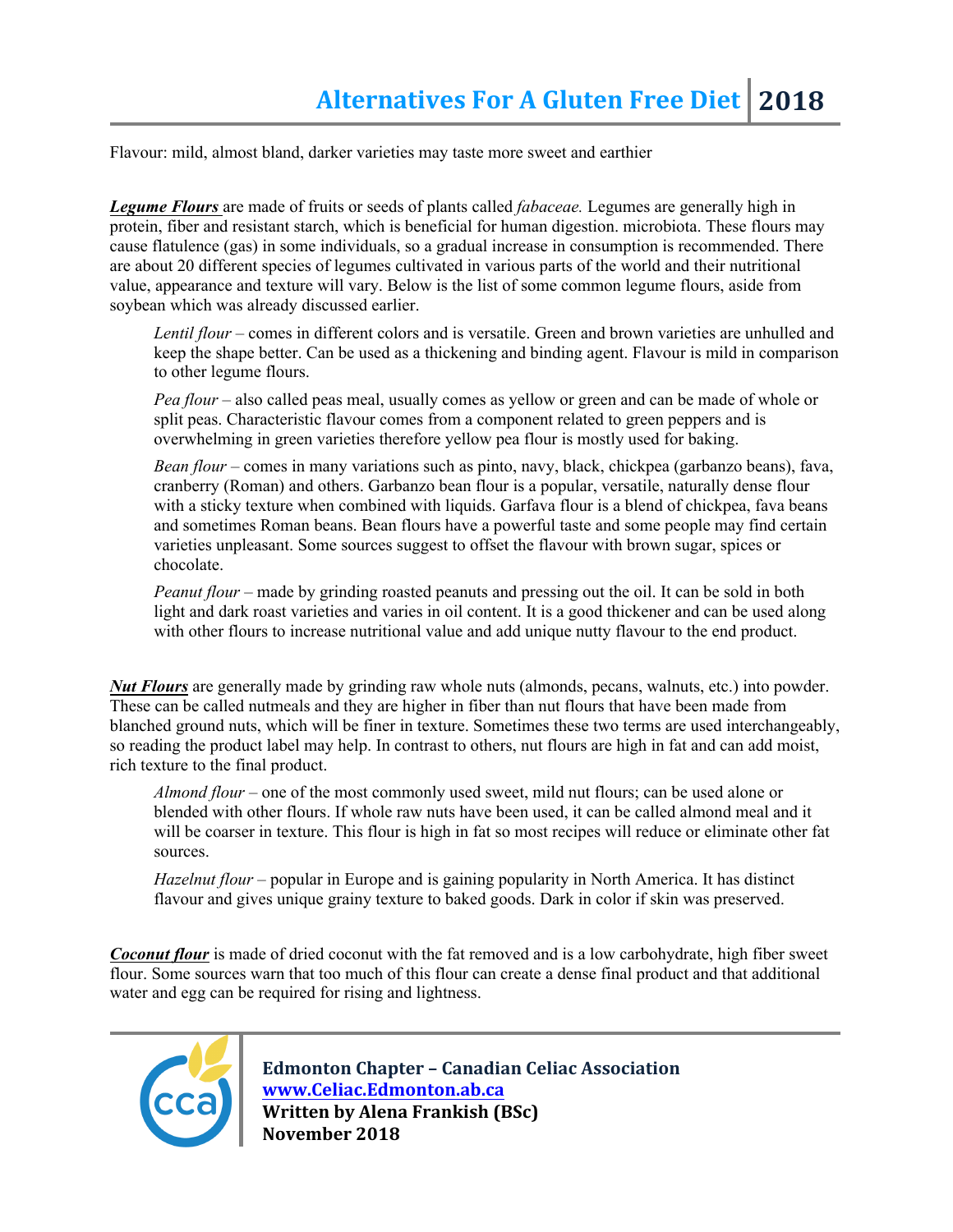Flavour: strong, sweet, coconut

*Chia flour* is a soft fluffy flour made of finely milled chia seeds. Its close relative is called *salba* and is also available for sale but not as common. Although very similar, chia seeds are black and can be grown wild throughout central and South America, whereas salba seeds are white and are farmed in small quantities. It is versatile and can be used on its own for thick and gummy dough or combined with other flours for more solid mixtures. Can also be used as an egg substitute.

Flavour: nutty

*Teff flour* is made of a grass seed that is grown primarily in Ethiopia and has a variety of colours from dark red to almost white. Traditionally it has been used to make thin, sour flatbread which can stay soft and chewy for several days, however, it is now used in a variety of ways especially in gluten free cooking. It has one of the highest amounts of calcium of all flours and is full of fiber.

Flavour: Earthy, molasses-tasting, toasted. Pigmented varieties tend to have more flavour

*Amaranth flour* is protein rich flour ground from tiny seeds and comes in different colours from gold to pink and white. It is versatile and can be used alone for non-rising breads or combined with others to make a variety of baked goods. It is high in lysine, an essential amino acid often lacking in other plantbased products. Amaranth flour tends to brown quickly, so it is more suitable for darker baked goods such as brownies or chocolate muffins.

Flavour: bold, peppery, earthy, nutty, slightly sweet

*Cricket flour* or powder is made by milling crickets and is currently gaining popularity across the globe. It is very different from other flours as it is not plant-based and is very high in protein (more than in meat) and unsaturated fatty acids, rather than starch. As a result, cricket powder has very different properties than other flours and is mostly valued for its nutrient-rich content as well as sustainable production. It is almost flavourless (with a hint of nuttiness) and can be used in a variety of recipes.

Flavour: neutral with hint of nuttiness

## **Thickeners and binders**

*Potato starch* should not be confused with potato flour. Potato starch is made of the starch portion of the potato. As sometimes potato starch is incorrectly called potato flour, checking the ingredient list may help. Potato flour will include whole potatoes and potato starch will usually include "vegetable starch" or potato extract. Potato starch is flavourless and looks like a fine white powder. It can be used as a thickener or be added to baked goods for moistness and softness.

*Corn starch* is another common flavourless thickener. See *Corn flour* section for more details.

*Tapioca starch* is obtained from the cassava root and bleached. Low in nutritional value, it is a good thickener and can add lightness and chewiness to baked goods. This starch sometimes is labelled as

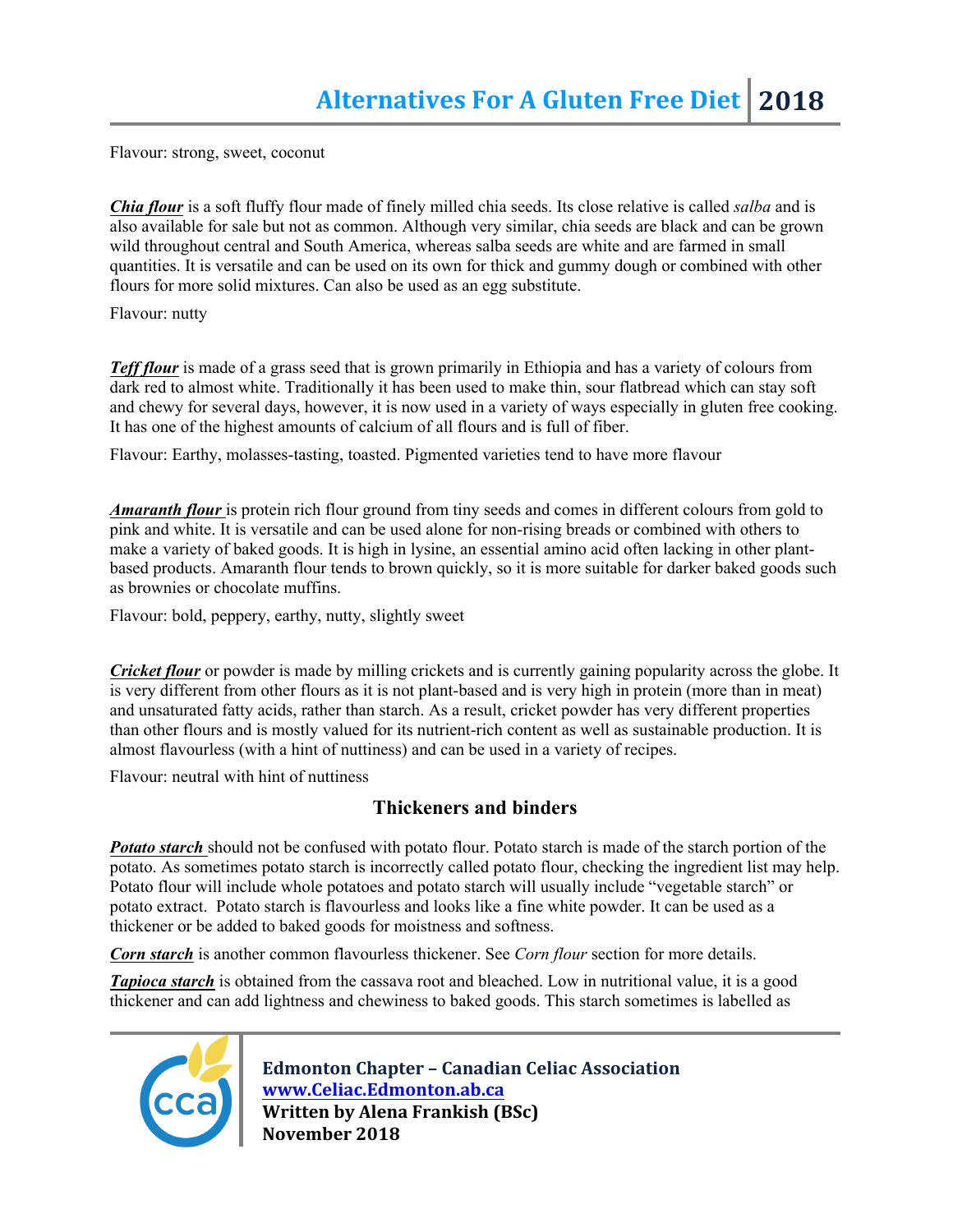tapioca flour or tapioca starch flour. Tapioca starch that has been modified (to change molecular structure and improve texture and moistness of the final product) is called *expandex.*

*Arrowroot starch* is made from the tubers of a plant native to tropical South America. It has little nutritional value but is excellent in thickening up sauces and gravies.

*Xanthan Gum* is a sugar-like compound that was discovered in the 1950s and is made by plant microorganisms through the process of fermentation. Some xanthan gums are produced by feeding bacteria with a glucose solution derived from wheat, but only the starchy portion of the wheat is used, and therefore no gluten is present. It helps to stabilize, thicken and emulsify baked goods and add elasticity to prevent crumbling of gluten free flours. Only a small amount is needed in most recipes. Some people can be sensitive to xanthan gum so guar gum can be used instead.

*Guar Gum* has very similar properties to xanthan gum. Sometimes it is used instead of xanthan gum, or in combination with it for better results. Guar gum is made of guar beans and is used in very small amounts; however, it is not always substituted 1:1 with xanthan gum. For example, for cookies it can be substituted 1:1, whereas muffins may require slightly more guar gum (1 guar: 0.75 xanthan).

Bean flours, rice, sorghum, chia flours as well as gelatin and agar are also popular thickeners.

## **General tips about gluten free flours**

- Gluten free flours should not be simply substituted for wheat flour, as they have very different properties. Some flour blends can be used cup-for-cup though it is important to read the directions on the packaging (i.e. Bette Hagman's GF flour blend).
- $\bullet$  Gluten free flours cannot be always substituted for each other 1:1 in a recipe. It may take some practice to recognize types of flours and amounts required. Some examples of substitution: potato starch can be substituted for cornstarch; chickpea for sorghum flour; millet for amaranth flour.
- Many of these flours should be refrigerated in airtight containers so they can remain fresh longer. Some sources advise to freeze flours if they won't be used within a few months. Allow the flour to reach room temperature prior to cooking and mix flour blends well prior to use to ensure even distribution.
- Most gluten free flours will require additional leavening agents to compensate for the lack of gluten.
- To offset strong flavours of some gluten free flours ingredients like spices and chocolate can be used.
- Be careful with commercially prepared flours and flour blends as they can be contaminated with gluten**. Always read labels** and ensure that the product is clearly marked as gluten free.